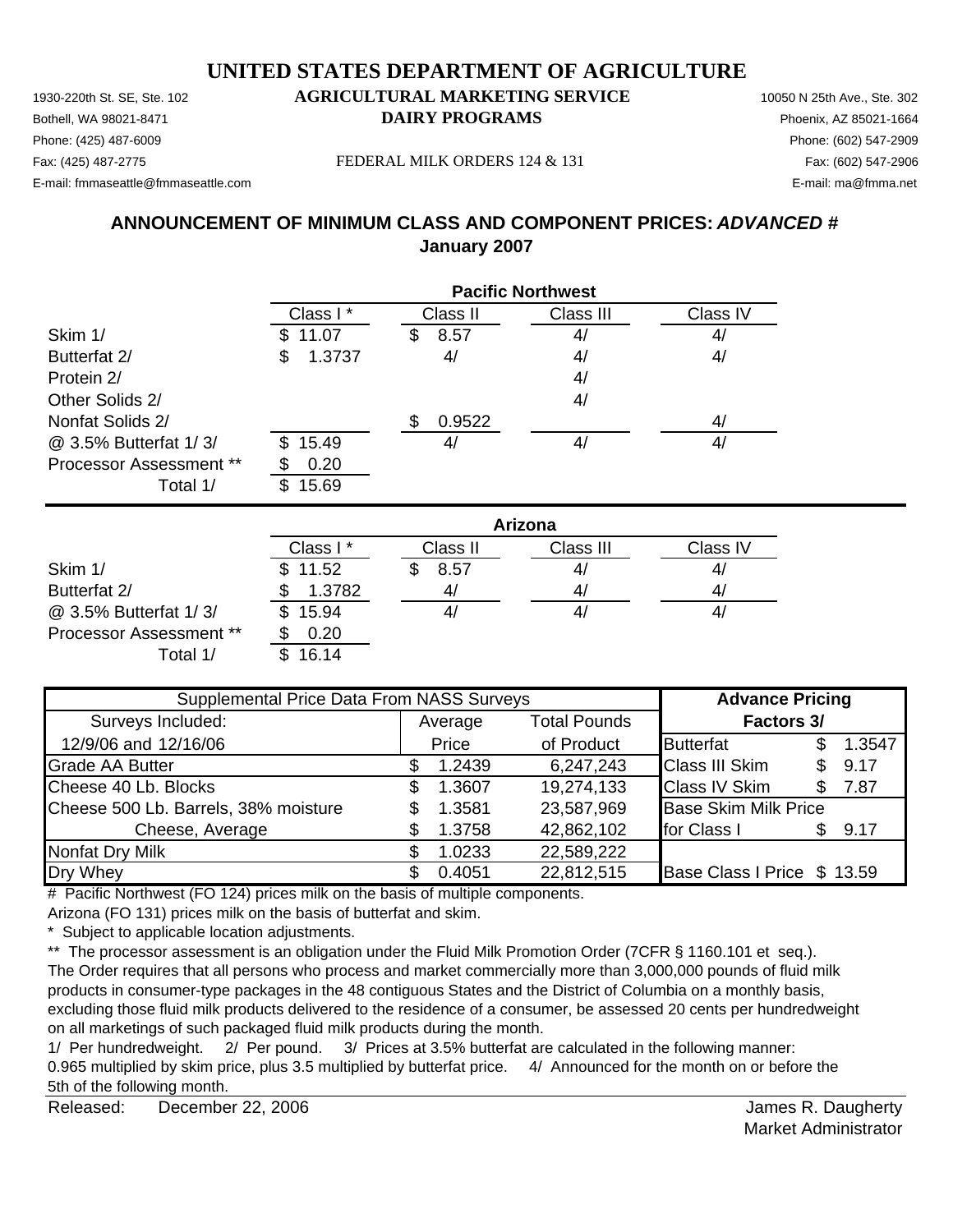# **SPECIAL NOTE:**

## **Announcement of Advanced Prices and Pricing Factors for February 2007**

In light of litigation commenced in United States District Court for the Northern District of Ohio, the manufacturing allowances used to compute the Federal order minimum advance Class I and Class II prices and pricing factors in this announcement are the current manufacturing allowances, rather than the revised manufacturing allowances contained in the Interim Final Rule published in the Federal Register on December 29, 2006 (71 FR 78333-78335).

As long as the Interim Final Rule is not enjoined as a result of the litigation, Federal order minimum prices for Class III and Class IV milk for February 2007, as well as the Federal order minimum advance Class I and Class II prices and pricing factors for March 2007 and thereafter, will be computed using the revised manufacturing allowances contained in the Final Rule.

Source: USDA AMS Dairy Programs, January 19, 2007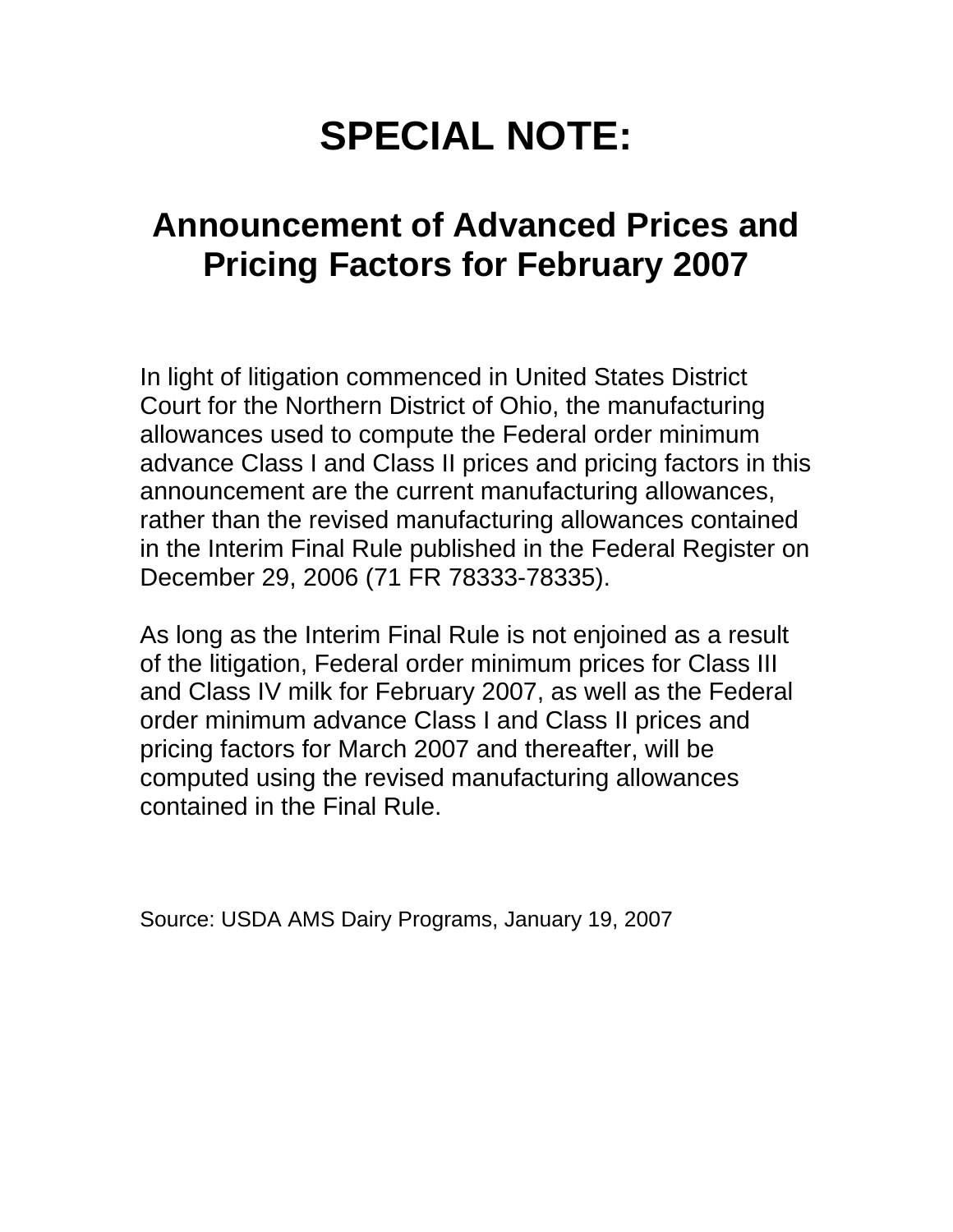Bothell, WA 98021-8471 **DAIRY PROGRAMS** Phoenix, AZ 85021-1664 Phone: (425) 487-6009 Phone: (602) 547-2909

#### Fax: (425) 487-2775 Fax: (602) 547-2906 FEDERAL MILK ORDERS 124 & 131

E-mail: fmmaseattle@fmmaseattle.com E-mail: ma@fmma.net

### **ANNOUNCEMENT OF MINIMUM CLASS AND COMPONENT PRICES:** *ADVANCED #* **February 2007**

|                                            | <b>Pacific Northwest</b> |                |           |                |  |  |  |
|--------------------------------------------|--------------------------|----------------|-----------|----------------|--|--|--|
|                                            | Class I*                 | Class II       | Class III | Class IV       |  |  |  |
| Skim 1/                                    | 11.09                    | 8.77<br>S      | 4/        | 4 <sub>l</sub> |  |  |  |
| Butterfat 2/                               | 1.3096<br>S              | 4/             | 4/        | 4/             |  |  |  |
| Protein 2/                                 |                          |                | 4/        |                |  |  |  |
| Other Solids 2/                            |                          |                | 4/        |                |  |  |  |
| Nonfat Solids 2/                           |                          | 0.9744         |           | 4/             |  |  |  |
| @ 3.5% Butterfat 1/3/                      | 15.29<br>\$.             | 4 <sub>l</sub> | 4/        | 4/             |  |  |  |
| <b>Processor Assessment **</b><br>Total 1/ | 0.20<br>15.49            |                |           |                |  |  |  |

|                                | Arizona  |          |           |          |  |  |
|--------------------------------|----------|----------|-----------|----------|--|--|
|                                | Class I* | Class II | Class III | Class IV |  |  |
| Skim 1/                        | \$11.54  | 8.77     | 4/        | 4,       |  |  |
| Butterfat 2/                   | 1.3141   |          | 4/        | 4,       |  |  |
| @ 3.5% Butterfat 1/3/          | \$15.74  |          | 4,        | 4,       |  |  |
| <b>Processor Assessment **</b> | 0.20     |          |           |          |  |  |
| Total 1/                       | 15.94    |          |           |          |  |  |

| Supplemental Price Data From NASS Surveys |    |         |                     | <b>Advance Pricing</b>      |     |        |
|-------------------------------------------|----|---------|---------------------|-----------------------------|-----|--------|
| Surveys Included:                         |    | Average | <b>Total Pounds</b> | <b>Factors 3/</b>           |     |        |
| 1/6/07 and 1/13/07                        |    | Price   | of Product          | <b>Butterfat</b>            |     | 1.2906 |
| <b>Grade AA Butter</b>                    |    | 1.1905  | 5,764,001           | <b>Class III Skim</b>       | \$. | 9.19   |
| Cheese 40 Lb. Blocks                      | \$ | 1.3178  | 18,562,464          | <b>Class IV Skim</b>        | \$. | 8.07   |
| Cheese 500 Lb. Barrels, 38% moisture      | \$ | 1.3054  | 24,952,883          | <b>Base Skim Milk Price</b> |     |        |
| Cheese, Average                           |    | 1.3279  | 43,515,347          | for Class I                 |     | 9.19   |
| Nonfat Dry Milk                           |    | 1.0461  | 37,334,089          |                             |     |        |
| Dry Whey                                  |    | 0.4539  | 20,456,658          | Base Class I Price \$ 13.39 |     |        |

# Pacific Northwest (FO 124) prices milk on the basis of multiple components.

Arizona (FO 131) prices milk on the basis of butterfat and skim.

\* Subject to applicable location adjustments.

\*\* The processor assessment is an obligation under the Fluid Milk Promotion Order (7CFR § 1160.101 et seq.). The Order requires that all persons who process and market commercially more than 3,000,000 pounds of fluid milk products in consumer-type packages in the 48 contiguous States and the District of Columbia on a monthly basis, excluding those fluid milk products delivered to the residence of a consumer, be assessed 20 cents per hundredweight on all marketings of such packaged fluid milk products during the month.

1/ Per hundredweight. 2/ Per pound. 3/ Prices at 3.5% butterfat are calculated in the following manner: 0.965 multiplied by skim price, plus 3.5 multiplied by butterfat price. 4/ Announced for the month on or before the 5th of the following month.

Released: James R. Daugherty January 19, 2007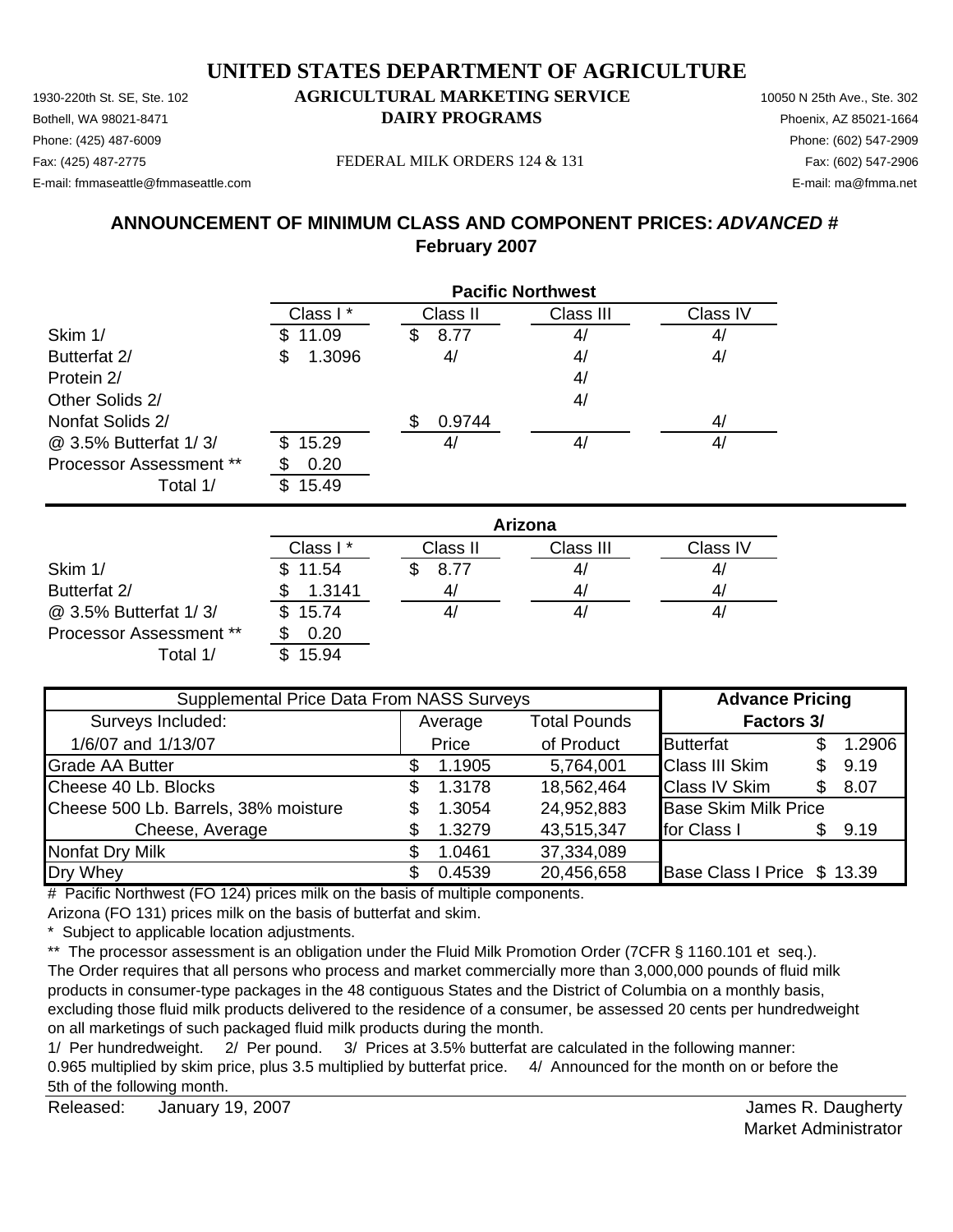1930-220th St. SE, Ste. 102 **AGRICULTURAL MARKETING SERVICE** 10050 N 25th Ave., Ste. 302 Bothell, WA 98021-8471 **DAIRY PROGRAMS** Phoenix, AZ 85021-1664 Fax: (425) 487-2775 Fax: (602) 547-2906 FEDERAL MILK ORDERS 124 & 131 E-mail: fmmaseattle@fmmaseattle.com E-mail: ma@fmma.net

## Phone: (425) 487-6009 Phone: (602) 547-2909

## **ANNOUNCEMENT OF MINIMUM CLASS AND COMPONENT PRICES:** *ADVANCED #* **March 2007**

|                         |              | <b>Pacific Northwest</b> |           |          |  |  |  |
|-------------------------|--------------|--------------------------|-----------|----------|--|--|--|
|                         | Class I*     | Class II                 | Class III | Class IV |  |  |  |
| Skim 1/                 | 11.90        | 9.07<br>S                | 4/        | 4/       |  |  |  |
| Butterfat 2/            | 1.3325<br>\$ | 4/                       | 4/        | 4/       |  |  |  |
| Protein 2/              |              |                          | 4/        |          |  |  |  |
| Other Solids 2/         |              |                          | 4/        |          |  |  |  |
| Nonfat Solids 2/        |              | 1.0078                   |           | 4/       |  |  |  |
| @ 3.5% Butterfat 1/3/   | 16.15<br>\$. | 4/                       | 4/        | 4/       |  |  |  |
| Processor Assessment ** | 0.20         |                          |           |          |  |  |  |
| Total 1/                | 16.35        |                          |           |          |  |  |  |

|                                | Arizona      |          |           |          |  |  |
|--------------------------------|--------------|----------|-----------|----------|--|--|
|                                | Class I*     | Class II | Class III | Class IV |  |  |
| Skim 1/                        | \$12.35      | 9.07     | 41        | 4,       |  |  |
| Butterfat 2/                   | 1.3370       | 41       | 41        | 4,       |  |  |
| @ 3.5% Butterfat 1/3/          | 16.60<br>\$. |          | 41        | 4,       |  |  |
| <b>Processor Assessment **</b> | 0.20         |          |           |          |  |  |
| Total 1/                       | 16.80        |          |           |          |  |  |

| Supplemental Price Data From NASS Surveys |    |         |                     | <b>Advance Pricing</b>      |     |         |
|-------------------------------------------|----|---------|---------------------|-----------------------------|-----|---------|
| Surveys Included:                         |    | Average | <b>Total Pounds</b> | <b>Factors 3/</b>           |     |         |
| 2/10/07 and 2/17/07                       |    | Price   | of Product          | <b>Butterfat</b>            |     | 1.3135  |
| <b>Grade AA Butter</b>                    |    | 1.2148  | 8,775,979           | <b>Class III Skim</b>       |     | \$10.00 |
| Cheese 40 Lb. Blocks                      | \$ | 1.3137  | 19,649,537          | <b>Class IV Skim</b>        | \$. | 8.37    |
| Cheese 500 Lb. Barrels, 38% moisture      | \$ | 1.3538  | 24,970,725          | <b>Base Skim Milk Price</b> |     |         |
| Cheese, Average                           |    | 1.3529  | 44,620,262          | for Class I                 |     | \$10.00 |
| Nonfat Dry Milk                           |    | 1.0960  | 38,485,138          |                             |     |         |
| Dry Whey                                  |    | 0.5986  | 25,689,161          | Base Class I Price \$ 14.25 |     |         |

# Pacific Northwest (FO 124) prices milk on the basis of multiple components.

Arizona (FO 131) prices milk on the basis of butterfat and skim.

\* Subject to applicable location adjustments.

\*\* The processor assessment is an obligation under the Fluid Milk Promotion Order (7CFR § 1160.101 et seq.). The Order requires that all persons who process and market commercially more than 3,000,000 pounds of fluid milk products in consumer-type packages in the 48 contiguous States and the District of Columbia on a monthly basis, excluding those fluid milk products delivered to the residence of a consumer, be assessed 20 cents per hundredweight on all marketings of such packaged fluid milk products during the month.

1/ Per hundredweight. 2/ Per pound. 3/ Prices at 3.5% butterfat are calculated in the following manner: 0.965 multiplied by skim price, plus 3.5 multiplied by butterfat price. 4/ Announced for the month on or before the 5th of the following month.

Released: February 23, 2007 **Contract Contract Contract Contract Contract Contract Contract Contract Contract Contract Contract Contract Contract Contract Contract Contract Contract Contract Contract Contract Contract Cont** February 23, 2007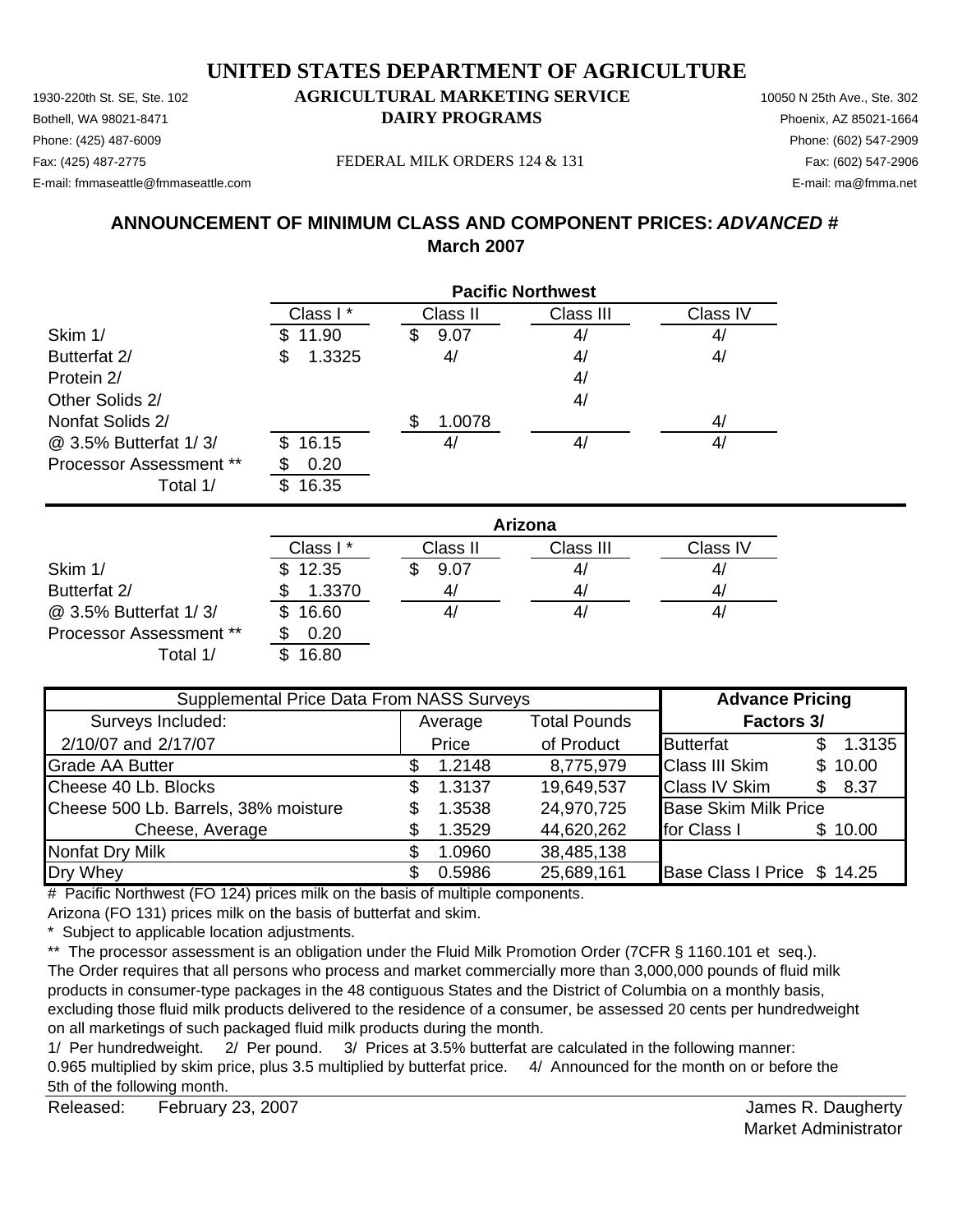Bothell, WA 98021-8471 **DAIRY PROGRAMS** Phoenix, AZ 85021-1664 Phone: (425) 487-6009 Phone: (602) 547-2909 Fax: (425) 487-2775 Fax: (602) 547-2906 FEDERAL MILK ORDERS 124 & 131

E-mail: fmmaseattle@fmmaseattle.com E-mail: ma@fmma.net

## **ANNOUNCEMENT OF MINIMUM CLASS AND COMPONENT PRICES:** *ADVANCED #* **April 2007**

|                                | <b>Pacific Northwest</b> |           |           |                |  |  |
|--------------------------------|--------------------------|-----------|-----------|----------------|--|--|
|                                | Class I*                 | Class II  | Class III | Class IV       |  |  |
| Skim 1/                        | \$12.40                  | 9.69<br>S | 4/        | 4 <sub>l</sub> |  |  |
| Butterfat 2/                   | 1.4086<br>\$             | 4/        | 4/        | 4/             |  |  |
| Protein 2/                     |                          |           | 4/        |                |  |  |
| Other Solids 2/                |                          |           | 4/        |                |  |  |
| Nonfat Solids 2/               |                          | 1.0767    |           | 4/             |  |  |
| @ 3.5% Butterfat 1/3/          | 16.90<br>\$.             | 4,        | 4/        | 4/             |  |  |
| <b>Processor Assessment **</b> | 0.20                     |           |           |                |  |  |
| Total 1/                       | 17.10                    |           |           |                |  |  |

|                                | Arizona  |          |           |          |  |
|--------------------------------|----------|----------|-----------|----------|--|
|                                | Class I* | Class II | Class III | Class IV |  |
| Skim 1/                        | \$12.85  | 9.69     | 4/        | 41       |  |
| Butterfat 2/                   | 1.4131   |          | 4/        | 41       |  |
| @ 3.5% Butterfat 1/3/          | \$17.35  |          | 41        | 41       |  |
| <b>Processor Assessment **</b> | 0.20     |          |           |          |  |
| Total 1/                       | 7.55     |          |           |          |  |

| Supplemental Price Data From NASS Surveys |    |         |                     | <b>Advance Pricing</b>      |     |         |
|-------------------------------------------|----|---------|---------------------|-----------------------------|-----|---------|
| Surveys Included:                         |    | Average | <b>Total Pounds</b> | <b>Factors 3/</b>           |     |         |
| 3/10/07 and 3/17/07                       |    | Price   | of Product          | <b>Butterfat</b>            |     | 1.3896  |
| <b>Grade AA Butter</b>                    |    | 1.2782  | 6,912,767           | <b>Class III Skim</b>       |     | \$10.50 |
| Cheese 40 Lb. Blocks                      | \$ | 1.3381  | 18,938,058          | <b>Class IV Skim</b>        | \$. | 8.99    |
| Cheese 500 Lb. Barrels, 38% moisture      |    | 1.3558  | 25,737,764          | <b>Base Skim Milk Price</b> |     |         |
| Cheese, Average                           |    | 1.3656  | 44,675,822          | for Class I                 |     | \$10.50 |
| Nonfat Dry Milk                           |    | 1.1655  | 40,324,940          |                             |     |         |
| Dry Whey                                  |    | 0.7021  | 26,239,602          | Base Class I Price \$ 15.00 |     |         |

# Pacific Northwest (FO 124) prices milk on the basis of multiple components.

Arizona (FO 131) prices milk on the basis of butterfat and skim.

\* Subject to applicable location adjustments.

\*\* The processor assessment is an obligation under the Fluid Milk Promotion Order (7CFR § 1160.101 et seq.). The Order requires that all persons who process and market commercially more than 3,000,000 pounds of fluid milk products in consumer-type packages in the 48 contiguous States and the District of Columbia on a monthly basis, excluding those fluid milk products delivered to the residence of a consumer, be assessed 20 cents per hundredweight on all marketings of such packaged fluid milk products during the month.

1/ Per hundredweight. 2/ Per pound. 3/ Prices at 3.5% butterfat are calculated in the following manner: 0.965 multiplied by skim price, plus 3.5 multiplied by butterfat price. 4/ Announced for the month on or before the 5th of the following month.

Released: March 23, 2007 **Matter and Strutter Controllering Controllering Controllering Controllering Controllering Controllering Controllering Controllering Controllering Controllering Controllering Controllering Controll** March 23, 2007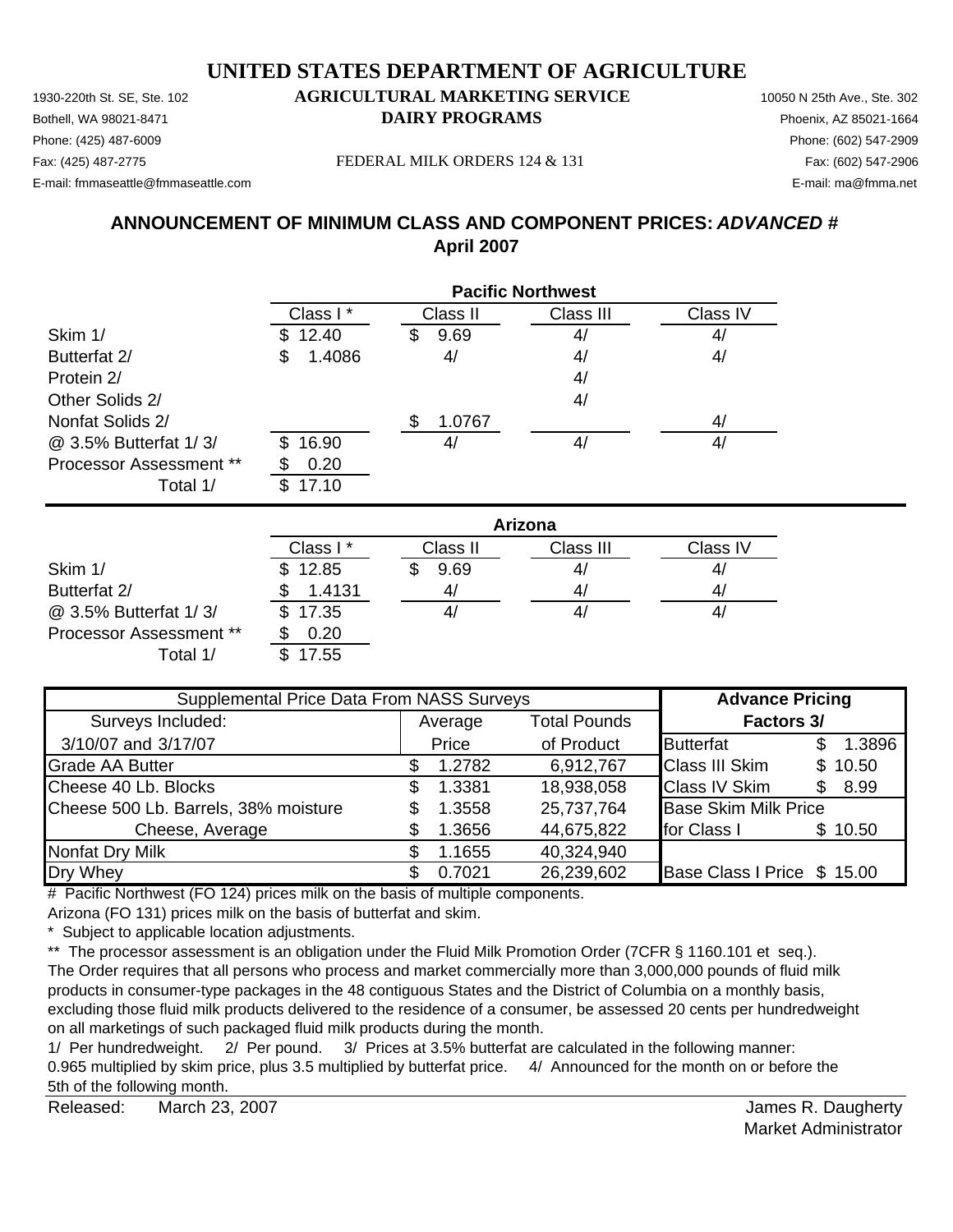1930-220th St. SE, Ste. 102 **AGRICULTURAL MARKETING SERVICE** 10050 N 25th Ave., Ste. 302 Bothell, WA 98021-8471 **DAIRY PROGRAMS** Phoenix, AZ 85021-1664

## Phone: (425) 487-6009 Phone: (602) 547-2909

E-mail: fmmaseattle@fmmaseattle.com E-mail: ma@fmma.net

Fax: (425) 487-2775 FEDERAL MILK ORDERS 124 & 131

## **ANNOUNCEMENT OF MINIMUM CLASS AND COMPONENT PRICES:** *ADVANCED #* **May 2007**

|                                | <b>Pacific Northwest</b> |             |           |          |  |
|--------------------------------|--------------------------|-------------|-----------|----------|--|
|                                | Class I*                 | Class II    | Class III | Class IV |  |
| Skim 1/                        | 13.18<br>\$.             | 11.50<br>S. | 4/        | 4/       |  |
| Butterfat 2/                   | 1.4579<br>\$             | 4/          | 4/        | 4/       |  |
| Protein 2/                     |                          |             | 4/        |          |  |
| Other Solids 2/                |                          |             | 4/        |          |  |
| Nonfat Solids 2/               |                          | 1.2778      |           | 4/       |  |
| @ 3.5% Butterfat 1/3/          | 17.82<br>\$              | 4,          | 4/        | 41       |  |
| <b>Processor Assessment **</b> | 0.20                     |             |           |          |  |
| Total 1/                       | 18.02<br>\$.             |             |           |          |  |

|                                | Arizona  |          |           |                |  |
|--------------------------------|----------|----------|-----------|----------------|--|
|                                | Class I* | Class II | Class III | Class IV       |  |
| Skim 1/                        | \$13.63  | \$11.50  | 4/        | 4,             |  |
| Butterfat 2/                   | 1.4624   | 41       | 4/        | 4 <sub>l</sub> |  |
| @ 3.5% Butterfat 1/3/          | 18.27    |          | 41        | 4,             |  |
| <b>Processor Assessment **</b> | 0.20     |          |           |                |  |
| Total 1/                       | 18.47    |          |           |                |  |

| Supplemental Price Data From NASS Surveys | <b>Advance Pricing</b>         |        |                   |                             |         |
|-------------------------------------------|--------------------------------|--------|-------------------|-----------------------------|---------|
| Surveys Included:                         | <b>Total Pounds</b><br>Average |        | <b>Factors 3/</b> |                             |         |
| 4/7/07 and 4/14/07                        |                                | Price  | of Product        | <b>Butterfat</b>            | 1.4389  |
| <b>Grade AA Butter</b>                    |                                | 1.3193 | 4,544,153         | <b>Class III Skim</b>       | \$11.28 |
| Cheese 40 Lb. Blocks                      | \$.                            | 1.3913 | 21,094,251        | <b>Class IV Skim</b>        | \$10.80 |
| Cheese 500 Lb. Barrels, 38% moisture      | \$.                            | 1.4101 | 24,861,151        | <b>Base Skim Milk Price</b> |         |
| Cheese, Average                           |                                | 1.4177 | 45,955,402        | for Class I                 | \$11.28 |
| Nonfat Dry Milk                           |                                | 1.3692 | 29,181,226        |                             |         |
| Dry Whey                                  |                                | 0.7709 | 25,446,180        | Base Class I Price \$ 15.92 |         |

# Pacific Northwest (FO 124) prices milk on the basis of multiple components.

Arizona (FO 131) prices milk on the basis of butterfat and skim.

\* Subject to applicable location adjustments.

\*\* The processor assessment is an obligation under the Fluid Milk Promotion Order (7CFR § 1160.101 et seq.). The Order requires that all persons who process and market commercially more than 3,000,000 pounds of fluid milk products in consumer-type packages in the 48 contiguous States and the District of Columbia on a monthly basis, excluding those fluid milk products delivered to the residence of a consumer, be assessed 20 cents per hundredweight on all marketings of such packaged fluid milk products during the month.

1/ Per hundredweight. 2/ Per pound. 3/ Prices at 3.5% butterfat are calculated in the following manner: 0.965 multiplied by skim price, plus 3.5 multiplied by butterfat price. 4/ Announced for the month on or before the 5th of the following month.

Released: April 20, 2007 **Accord Provident Accord Provident** Accord Provident Accord Provident Accord Provident Accord Provident Accord Provident Accord Provident Accord Provident Accord Provident Accord Provident Accord P April 20, 2007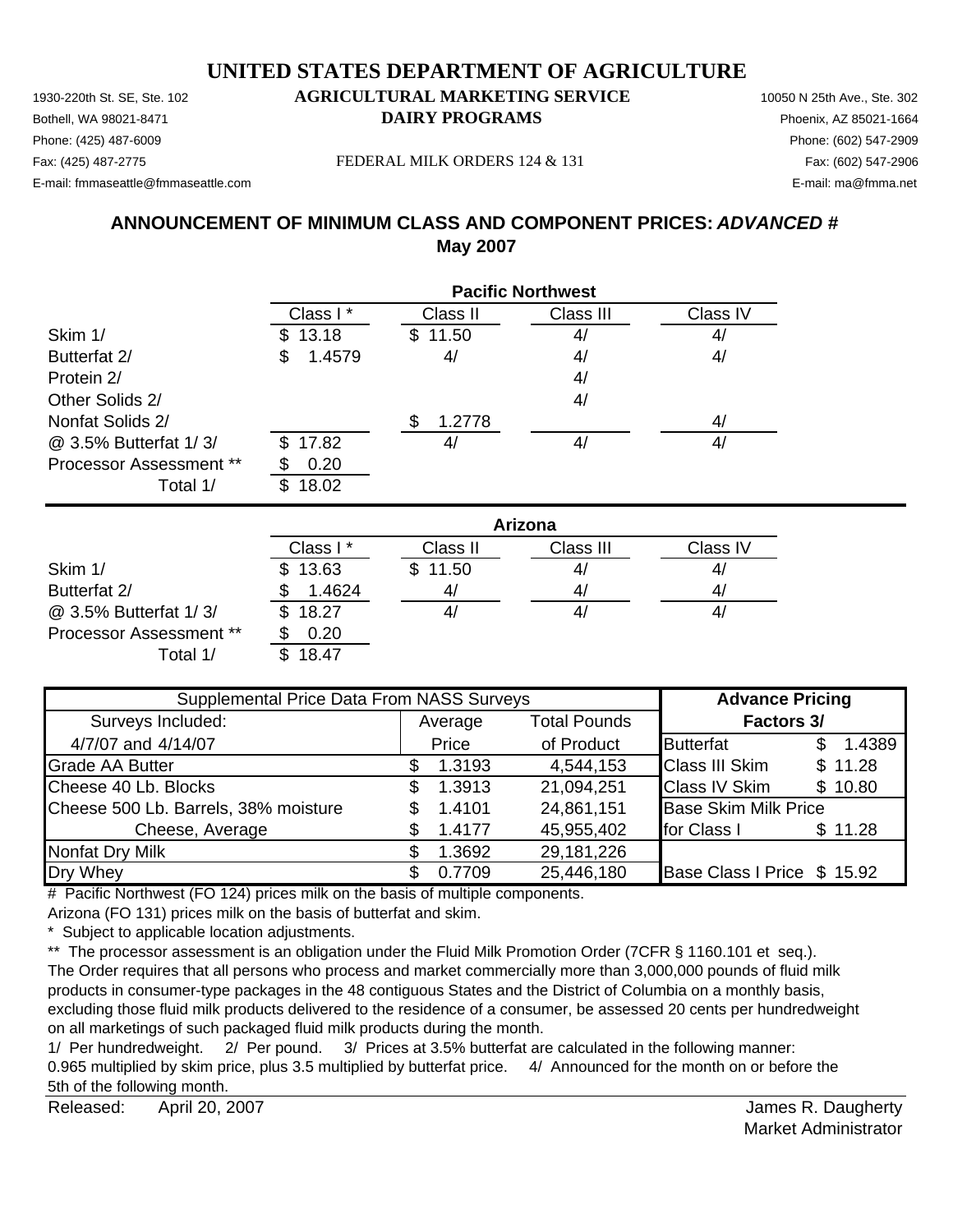Bothell, WA 98021-8471 **DAIRY PROGRAMS** Phoenix, AZ 85021-1664 Phone: (425) 487-6009 Phone: (602) 547-2909 Fax: (425) 487-2775 Fax: (602) 547-2906 FEDERAL MILK ORDERS 124 & 131

E-mail: fmmaseattle@fmmaseattle.com E-mail: ma@fmma.net

### **ANNOUNCEMENT OF MINIMUM CLASS AND COMPONENT PRICES:** *ADVANCED #* **June 2007**

|                                | <b>Pacific Northwest</b> |             |           |          |  |
|--------------------------------|--------------------------|-------------|-----------|----------|--|
|                                | Class I*                 | Class II    | Class III | Class IV |  |
| Skim 1/                        | 14.78                    | 13.58<br>S. | 4/        | 4/       |  |
| Butterfat 2/                   | 1.5656<br>\$             | 4/          | 4/        | 4/       |  |
| Protein 2/                     |                          |             | 4/        |          |  |
| Other Solids 2/                |                          |             | 4/        |          |  |
| Nonfat Solids 2/               |                          | 1.5089      |           | 4/       |  |
| @ 3.5% Butterfat 1/3/          | 19.74<br>\$.             | 4,          | 4/        | 4/       |  |
| <b>Processor Assessment **</b> | 0.20                     |             |           |          |  |
| Total 1/                       | 19.94                    |             |           |          |  |

|                         | Arizona  |          |           |          |  |
|-------------------------|----------|----------|-----------|----------|--|
|                         | Class I* | Class II | Class III | Class IV |  |
| Skim 1/                 | \$15.23  | \$13.58  | 41        | 4,       |  |
| Butterfat 2/            | 1.5701   |          | 41        | 4/       |  |
| @ 3.5% Butterfat 1/3/   | \$20.19  |          | 41        | 4,       |  |
| Processor Assessment ** | 0.20     |          |           |          |  |
| Total 1/                | \$20.39  |          |           |          |  |

| Supplemental Price Data From NASS Surveys |    |                                |            | <b>Advance Pricing</b>      |  |         |  |  |  |  |  |  |  |  |  |  |  |                   |  |  |
|-------------------------------------------|----|--------------------------------|------------|-----------------------------|--|---------|--|--|--|--|--|--|--|--|--|--|--|-------------------|--|--|
| Surveys Included:                         |    | <b>Total Pounds</b><br>Average |            |                             |  |         |  |  |  |  |  |  |  |  |  |  |  | <b>Factors 3/</b> |  |  |
| 5/5/07 and 5/12/07                        |    | Price                          | of Product | <b>Butterfat</b>            |  | 1.5466  |  |  |  |  |  |  |  |  |  |  |  |                   |  |  |
| <b>Grade AA Butter</b>                    |    | 1.4090                         | 5,624,101  | <b>Class III Skim</b>       |  | \$12.03 |  |  |  |  |  |  |  |  |  |  |  |                   |  |  |
| Cheese 40 Lb. Blocks                      | \$ | 1.5134                         | 20,646,895 | <b>Class IV Skim</b>        |  | \$12.88 |  |  |  |  |  |  |  |  |  |  |  |                   |  |  |
| Cheese 500 Lb. Barrels, 38% moisture      | \$ | 1.5206                         | 23,844,862 | <b>Base Skim Milk Price</b> |  |         |  |  |  |  |  |  |  |  |  |  |  |                   |  |  |
| Cheese, Average                           |    | 1.5333                         | 44,491,757 | for Class I                 |  | \$12.88 |  |  |  |  |  |  |  |  |  |  |  |                   |  |  |
| <b>Nonfat Dry Milk</b>                    | \$ | 1.6024                         | 26,712,859 |                             |  |         |  |  |  |  |  |  |  |  |  |  |  |                   |  |  |
| Dry Whey                                  |    | 0.7623                         | 24,157,860 | Base Class I Price \$17.84  |  |         |  |  |  |  |  |  |  |  |  |  |  |                   |  |  |

# Pacific Northwest (FO 124) prices milk on the basis of multiple components.

Arizona (FO 131) prices milk on the basis of butterfat and skim.

\* Subject to applicable location adjustments.

\*\* The processor assessment is an obligation under the Fluid Milk Promotion Order (7CFR § 1160.101 et seq.). The Order requires that all persons who process and market commercially more than 3,000,000 pounds of fluid milk products in consumer-type packages in the 48 contiguous States and the District of Columbia on a monthly basis, excluding those fluid milk products delivered to the residence of a consumer, be assessed 20 cents per hundredweight on all marketings of such packaged fluid milk products during the month.

1/ Per hundredweight. 2/ Per pound. 3/ Prices at 3.5% butterfat are calculated in the following manner: 0.965 multiplied by skim price, plus 3.5 multiplied by butterfat price. 4/ Announced for the month on or before the 5th of the following month.

Released: May 18, 2007 **Network** Released: May 18, 2007 May 18, 2007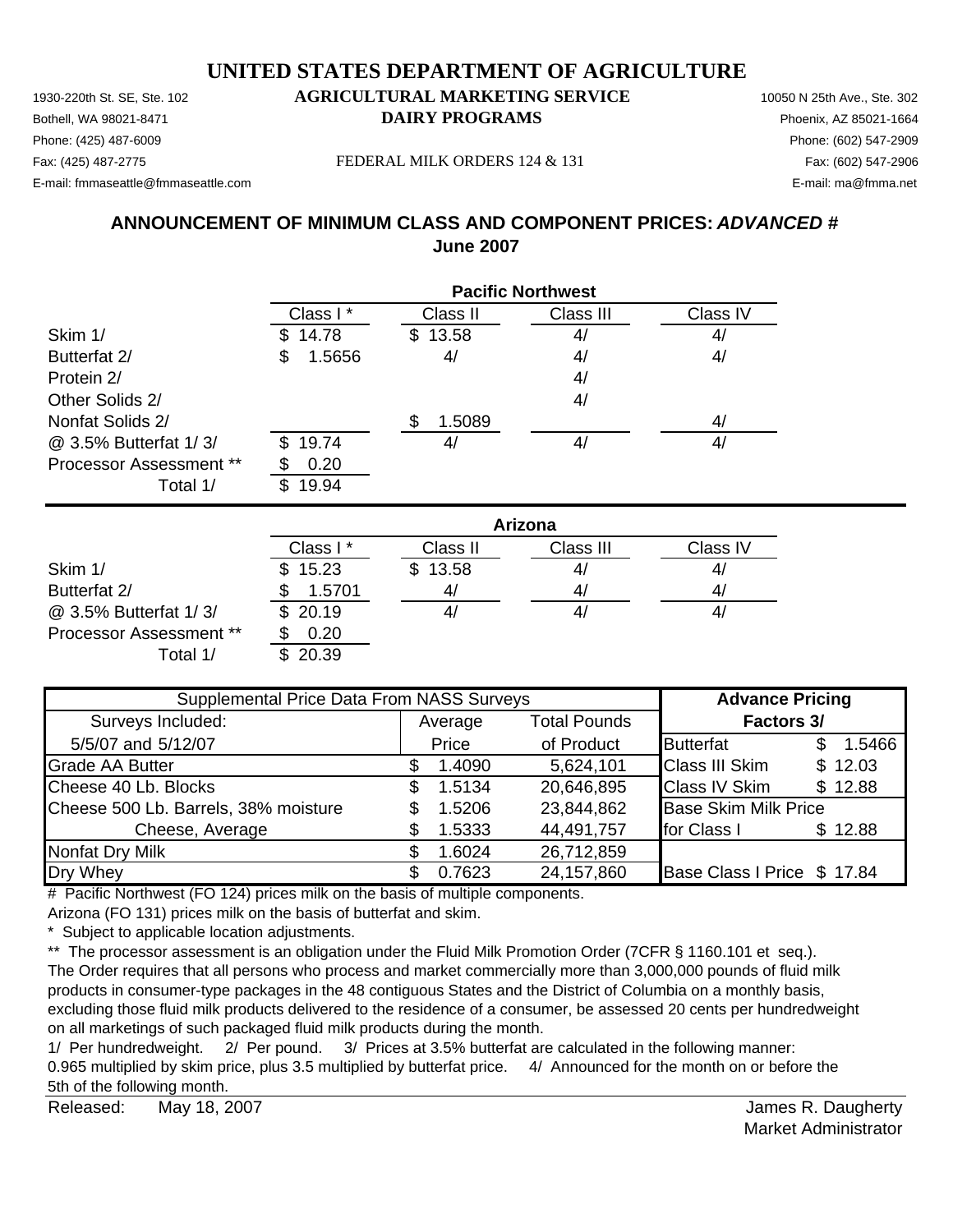1930-220th St. SE, Ste. 102 **AGRICULTURAL MARKETING SERVICE** 10050 N 25th Ave., Ste. 302 Bothell, WA 98021-8471 **DAIRY PROGRAMS** Phoenix, AZ 85021-1664

## Phone: (425) 487-6009 Phone: (602) 547-2909

E-mail: fmmaseattle@fmmaseattle.com E-mail: ma@fmma.net

Fax: (425) 487-2775 Fax: (602) 547-2906 FEDERAL MILK ORDERS 124 & 131

## **ANNOUNCEMENT OF MINIMUM CLASS AND COMPONENT PRICES:** *ADVANCED #* **July 2007**

|                         | <b>Pacific Northwest</b> |                |           |          |  |
|-------------------------|--------------------------|----------------|-----------|----------|--|
|                         | Class I*                 | Class II       | Class III | Class IV |  |
| Skim 1/                 | 17.51                    | 16.31<br>S     | 4/        | 4/       |  |
| Butterfat 2/            | 1.6898<br>\$             | 4/             | 4/        | 4/       |  |
| Protein 2/              |                          |                | 4/        |          |  |
| Other Solids 2/         |                          |                | 4/        |          |  |
| Nonfat Solids 2/        |                          | 1.8122         |           | 4/       |  |
| @ 3.5% Butterfat 1/3/   | \$22.81                  | 4 <sub>l</sub> | 4/        | 4,       |  |
| Processor Assessment ** | 0.20                     |                |           |          |  |
| Total 1/                | 23.01<br>\$.             |                |           |          |  |

|                                | Arizona              |          |           |          |  |
|--------------------------------|----------------------|----------|-----------|----------|--|
|                                | Class I <sup>*</sup> | Class II | Class III | Class IV |  |
| Skim 1/                        | \$17.96              | \$16.31  | 4/        | 41       |  |
| Butterfat 2/                   | 1.6943               | 41       | 4/        | 4/       |  |
| @ 3.5% Butterfat 1/3/          | \$23.26              |          | 41        | 41       |  |
| <b>Processor Assessment **</b> | 0.20                 |          |           |          |  |
| Total 1/                       | \$23.46              |          |           |          |  |

| Supplemental Price Data From NASS Surveys | <b>Advance Pricing</b>         |        |            |                             |         |  |  |  |  |  |  |  |  |  |  |  |                   |
|-------------------------------------------|--------------------------------|--------|------------|-----------------------------|---------|--|--|--|--|--|--|--|--|--|--|--|-------------------|
| Surveys Included:                         | <b>Total Pounds</b><br>Average |        |            |                             |         |  |  |  |  |  |  |  |  |  |  |  | <b>Factors 3/</b> |
| 6/9/07 and 6/16/07                        |                                | Price  | of Product | <b>Butterfat</b>            | 1.6708  |  |  |  |  |  |  |  |  |  |  |  |                   |
| <b>Grade AA Butter</b>                    |                                | 1.5125 | 4,417,043  | <b>Class III Skim</b>       | \$14.83 |  |  |  |  |  |  |  |  |  |  |  |                   |
| Cheese 40 Lb. Blocks                      | \$                             | 1.8119 | 20,670,063 | <b>Class IV Skim</b>        | \$15.61 |  |  |  |  |  |  |  |  |  |  |  |                   |
| Cheese 500 Lb. Barrels, 38% moisture      |                                | 1.8663 | 22,091,604 | <b>Base Skim Milk Price</b> |         |  |  |  |  |  |  |  |  |  |  |  |                   |
| Cheese, Average                           |                                | 1.8555 | 42,761,667 | for Class I                 | \$15.61 |  |  |  |  |  |  |  |  |  |  |  |                   |
| <b>Nonfat Dry Milk</b>                    |                                | 1.9084 | 24,286,115 |                             |         |  |  |  |  |  |  |  |  |  |  |  |                   |
| Dry Whey                                  |                                | 0.7595 | 22,477,959 | Base Class I Price \$ 20.91 |         |  |  |  |  |  |  |  |  |  |  |  |                   |

# Pacific Northwest (FO 124) prices milk on the basis of multiple components.

Arizona (FO 131) prices milk on the basis of butterfat and skim.

\* Subject to applicable location adjustments.

\*\* The processor assessment is an obligation under the Fluid Milk Promotion Order (7CFR § 1160.101 et seq.). The Order requires that all persons who process and market commercially more than 3,000,000 pounds of fluid milk products in consumer-type packages in the 48 contiguous States and the District of Columbia on a monthly basis, excluding those fluid milk products delivered to the residence of a consumer, be assessed 20 cents per hundredweight on all marketings of such packaged fluid milk products during the month.

1/ Per hundredweight. 2/ Per pound. 3/ Prices at 3.5% butterfat are calculated in the following manner: 0.965 multiplied by skim price, plus 3.5 multiplied by butterfat price. 4/ Announced for the month on or before the 5th of the following month.

Released: James R. Daugherty June 22, 2007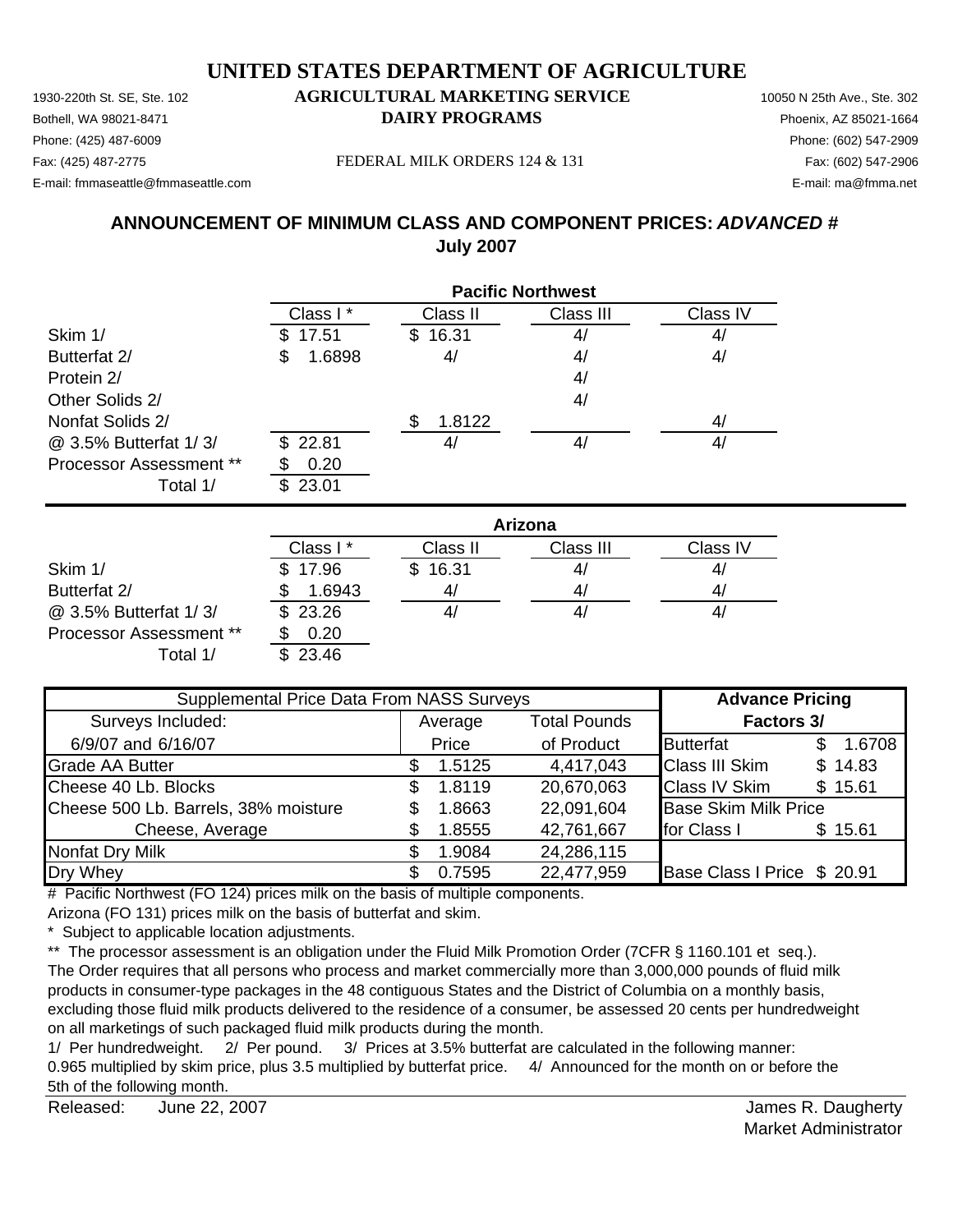1930-220th St. SE, Ste. 102 **AGRICULTURAL MARKETING SERVICE** 10050 N 25th Ave., Ste. 302 Bothell, WA 98021-8471 **DAIRY PROGRAMS** Phoenix, AZ 85021-1664

## Phone: (425) 487-6009 Phone: (602) 547-2909

E-mail: fmmaseattle@fmmaseattle.com E-mail: ma@fmma.net

Fax: (425) 487-2775 Fax: (602) 547-2906 FEDERAL MILK ORDERS 124 & 131

## **ANNOUNCEMENT OF MINIMUM CLASS AND COMPONENT PRICES:** *ADVANCED #* **August 2007**

|                         | <b>Pacific Northwest</b> |                |           |          |  |
|-------------------------|--------------------------|----------------|-----------|----------|--|
|                         | Class I*                 | Class II       | Class III | Class IV |  |
| Skim 1/                 | 18.64                    | 17.44<br>\$    | 4/        | 4/       |  |
| Butterfat 2/            | 1.6200<br>\$             | 4/             | 4/        | 4/       |  |
| Protein 2/              |                          |                | 4/        |          |  |
| Other Solids 2/         |                          |                | 4/        |          |  |
| Nonfat Solids 2/        |                          | 1.9378         |           | 4/       |  |
| @ 3.5% Butterfat 1/3/   | \$23.66                  | 4 <sub>l</sub> | 4/        | 4,       |  |
| Processor Assessment ** | 0.20                     |                |           |          |  |
| Total 1/                | 23.86<br>\$.             |                |           |          |  |

|                                | Arizona  |          |           |          |  |
|--------------------------------|----------|----------|-----------|----------|--|
|                                | Class I* | Class II | Class III | Class IV |  |
| Skim 1/                        | 19.09    | \$17.44  | 4/        | 4,       |  |
| Butterfat 2/                   | 1.6245   | 41       | 4/        | 4,       |  |
| @ 3.5% Butterfat 1/3/          | \$24.11  |          | 4/        | 4/       |  |
| <b>Processor Assessment **</b> | 0.20     |          |           |          |  |
| Total 1/                       | \$24.31  |          |           |          |  |

| Supplemental Price Data From NASS Surveys |   |         |                     | <b>Advance Pricing</b>      |  |         |
|-------------------------------------------|---|---------|---------------------|-----------------------------|--|---------|
| Surveys Included:                         |   | Average | <b>Total Pounds</b> | <b>Factors 3/</b>           |  |         |
| 7/7/07 and 7/14/07                        |   | Price   | of Product          | <b>Butterfat</b>            |  | 1.6010  |
| <b>Grade AA Butter</b>                    |   | 1.4544  | 9,300,547           | <b>Class III Skim</b>       |  | \$16.58 |
| Cheese 40 Lb. Blocks                      |   | 2.0073  | 17,614,455          | <b>Class IV Skim</b>        |  | \$16.74 |
| Cheese 500 Lb. Barrels, 38% moisture      | S | 1.9980  | 22,033,921          | <b>Base Skim Milk Price</b> |  |         |
| Cheese, Average                           |   | 2.0188  | 39,648,376          | for Class I                 |  | \$16.74 |
| Nonfat Dry Milk                           |   | 2.0358  | 29,015,581          |                             |  |         |
| Dry Whey                                  |   | 0.7428  | 21,046,205          | Base Class I Price \$ 21.76 |  |         |

# Pacific Northwest (FO 124) prices milk on the basis of multiple components.

Arizona (FO 131) prices milk on the basis of butterfat and skim.

\* Subject to applicable location adjustments.

\*\* The processor assessment is an obligation under the Fluid Milk Promotion Order (7CFR § 1160.101 et seq.). The Order requires that all persons who process and market commercially more than 3,000,000 pounds of fluid milk products in consumer-type packages in the 48 contiguous States and the District of Columbia on a monthly basis, excluding those fluid milk products delivered to the residence of a consumer, be assessed 20 cents per hundredweight on all marketings of such packaged fluid milk products during the month.

1/ Per hundredweight. 2/ Per pound. 3/ Prices at 3.5% butterfat are calculated in the following manner: 0.965 multiplied by skim price, plus 3.5 multiplied by butterfat price. 4/ Announced for the month on or before the 5th of the following month.

Released: James R. Daugherty July 20, 2007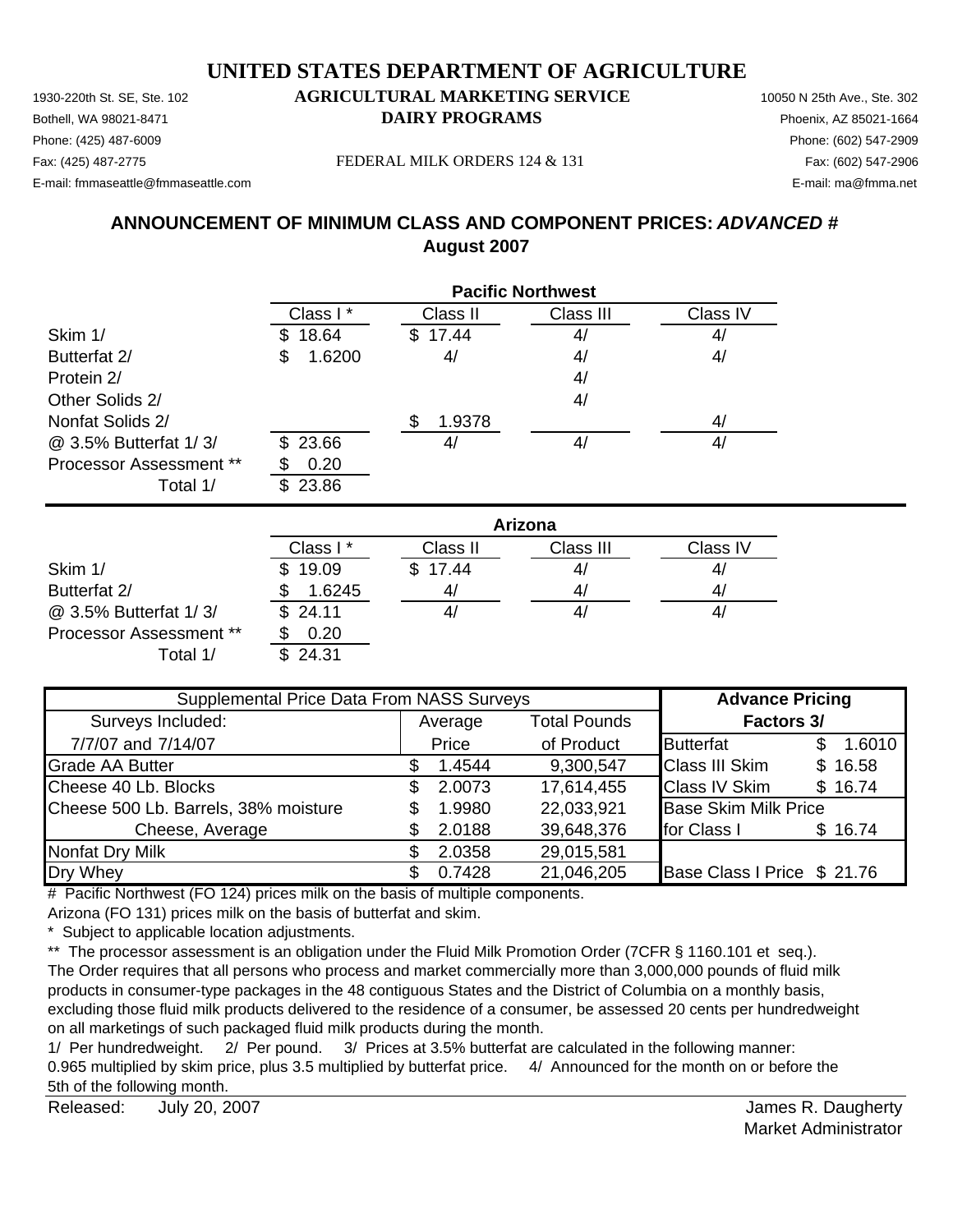**September 2007**

Bothell, WA 98021-8471 **DAIRY PROGRAMS** Phoenix, AZ 85021-1664 Phone: (425) 487-6009 Phone: (602) 547-2909 Fax: (425) 487-2775 Fax: (602) 547-2906 FEDERAL MILK ORDERS 124 & 131 E-mail: fmmaseattle@fmmaseattle.com E-mail: ma@fmma.net

**ANNOUNCEMENT OF MINIMUM CLASS AND COMPONENT PRICES:** *ADVANCED #*

|                         | <b>Pacific Northwest</b> |          |           |          |  |
|-------------------------|--------------------------|----------|-----------|----------|--|
|                         | Class I*                 | Class II | Class III | Class IV |  |
| Skim 1/                 | 18.66<br>S.              | \$17.46  | 4/        | 4/       |  |
| Butterfat 2/            | \$<br>1.6572             | 4/       | 4/        | 4/       |  |
| Protein 2/              |                          |          | 4/        |          |  |
| Other Solids 2/         |                          |          | 4/        |          |  |
| Nonfat Solids 2/        |                          | 1.9400   |           | 41       |  |
| @ 3.5% Butterfat 1/3/   | \$23.81                  | 4/       | 4/        | 41       |  |
| Processor Assessment ** | 0.20                     |          |           |          |  |
| Total 1/                | \$24.01                  |          |           |          |  |

|                         | Arizona      |          |           |                |  |
|-------------------------|--------------|----------|-----------|----------------|--|
|                         | Class I*     | Class II | Class III | Class IV       |  |
| Skim 1/                 | 19.11<br>\$. | \$17.46  | 41        | 4,             |  |
| Butterfat 2/            | 1.6617       | 4,       | 41        | 4 <sub>l</sub> |  |
| @ 3.5% Butterfat 1/3/   | \$24.26      |          | 41        | 4,             |  |
| Processor Assessment ** | 0.20         |          |           |                |  |
| Total 1/                | \$24.46      |          |           |                |  |

| Supplemental Price Data From NASS Surveys |    |         |                     | <b>Advance Pricing</b>      |         |
|-------------------------------------------|----|---------|---------------------|-----------------------------|---------|
| Surveys Included:                         |    | Average | <b>Total Pounds</b> | <b>Factors 3/</b>           |         |
| 8/4/07 and 8/11/07                        |    | Price   | of Product          | <b>Butterfat</b>            | 1.6382  |
| <b>Grade AA Butter</b>                    |    | 1.4854  | 4,668,683           | <b>Class III Skim</b>       | \$14.68 |
| Cheese 40 Lb. Blocks                      | S. | 1.8871  | 19,825,986          | <b>Class IV Skim</b>        | \$16.76 |
| Cheese 500 Lb. Barrels, 38% moisture      | S  | 1.8840  | 22,552,092          | <b>Base Skim Milk Price</b> |         |
| Cheese, Average                           |    | 1.9014  | 42,378,078          | for Class I                 | \$16.76 |
| Nonfat Dry Milk                           |    | 2.0383  | 26,428,661          |                             |         |
| Dry Whey                                  |    | 0.6429  | 20,732,833          | Base Class I Price \$ 21.91 |         |

# Pacific Northwest (FO 124) prices milk on the basis of multiple components.

Arizona (FO 131) prices milk on the basis of butterfat and skim.

\* Subject to applicable location adjustments.

\*\* The processor assessment is an obligation under the Fluid Milk Promotion Order (7CFR § 1160.101 et seq.). The Order requires that all persons who process and market commercially more than 3,000,000 pounds of fluid milk products in consumer-type packages in the 48 contiguous States and the District of Columbia on a monthly basis, excluding those fluid milk products delivered to the residence of a consumer, be assessed 20 cents per hundredweight on all marketings of such packaged fluid milk products during the month.

1/ Per hundredweight. 2/ Per pound. 3/ Prices at 3.5% butterfat are calculated in the following manner: 0.965 multiplied by skim price, plus 3.5 multiplied by butterfat price. 4/ Announced for the month on or before the 5th of the following month.

Released: August 17, 2007 **August 17, 2007 August 2007 August 2007 Released:** August 17, 2007 August 17, 2007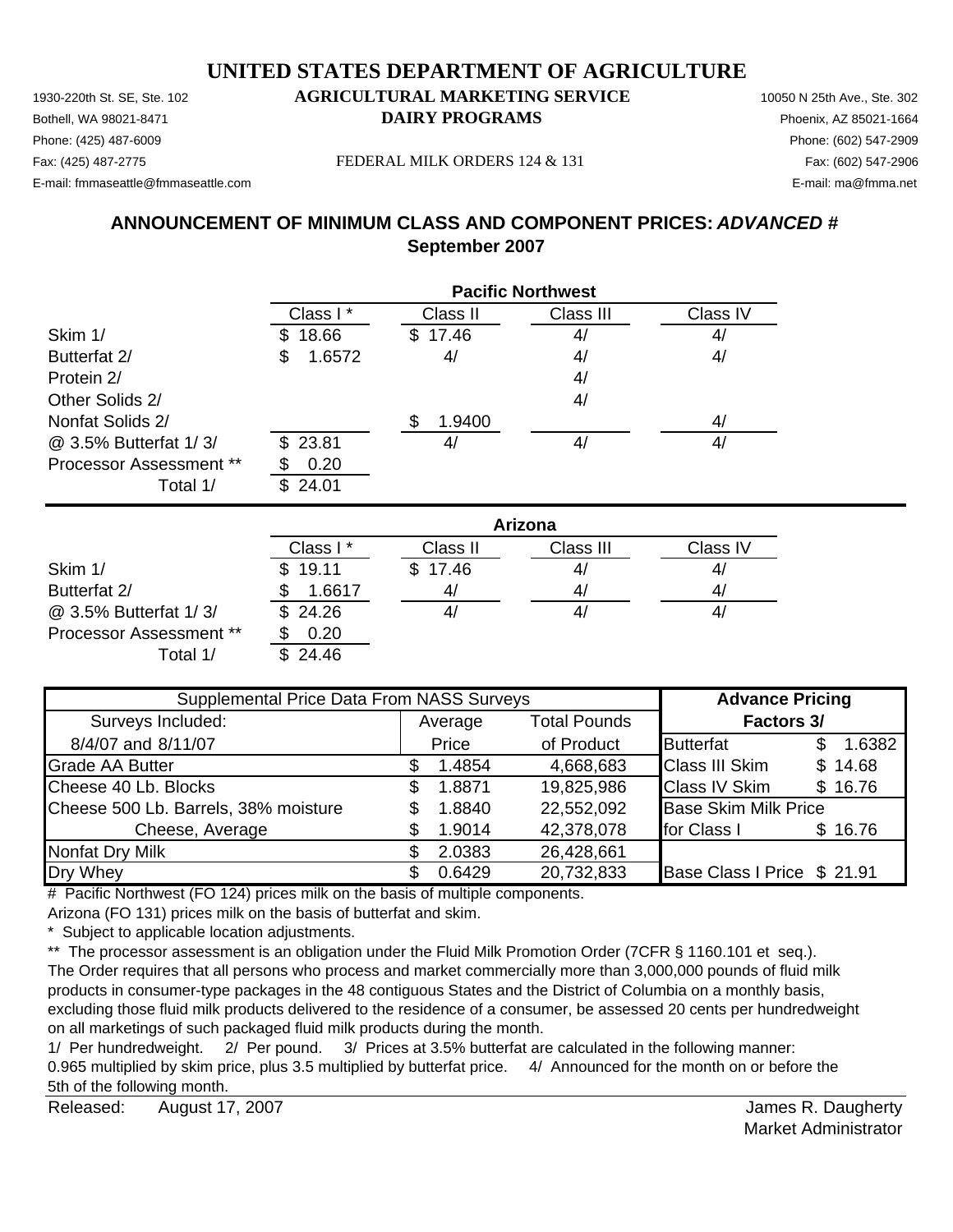1930-220th St. SE, Ste. 102 **AGRICULTURAL MARKETING SERVICE** 10050 N 25th Ave., Ste. 302 Bothell, WA 98021-8471 **DAIRY PROGRAMS** Phoenix, AZ 85021-1664 E-mail: fmmaseattle@fmmaseattle.com E-mail: ma@fmma.net

## Phone: (425) 487-6009 Phone: (602) 547-2909

Fax: (425) 487-2775 FEDERAL MILK ORDERS 124 & 131

## **ANNOUNCEMENT OF MINIMUM CLASS AND COMPONENT PRICES:** *ADVANCED #* **October 2007**

|                                | <b>Pacific Northwest</b> |                |           |                |  |
|--------------------------------|--------------------------|----------------|-----------|----------------|--|
|                                | Class I*                 | Class II       | Class III | Class IV       |  |
| Skim 1/                        | 18.76<br>S.              | 17.56<br>SS.   | 4/        | 4 <sub>l</sub> |  |
| Butterfat 2/                   | 1.5399<br>\$             | 4/             | 4/        | 4/             |  |
| Protein 2/                     |                          |                | 4/        |                |  |
| Other Solids 2/                |                          |                | 4/        |                |  |
| Nonfat Solids 2/               |                          | 1.9511         |           | 4/             |  |
| @ 3.5% Butterfat 1/3/          | \$23.49                  | 4 <sub>l</sub> | 4/        | 4/             |  |
| <b>Processor Assessment **</b> | 0.20                     |                |           |                |  |
| Total 1/                       | 23.69<br>\$.             |                |           |                |  |

|                                | Arizona  |          |           |                |  |
|--------------------------------|----------|----------|-----------|----------------|--|
|                                | Class I* | Class II | Class III | Class IV       |  |
| Skim 1/                        | \$19.21  | \$17.56  | 4/        | 4,             |  |
| Butterfat 2/                   | 1.5444   | 41       | 4/        | 4 <sub>l</sub> |  |
| @ 3.5% Butterfat 1/3/          | \$23.94  |          | 41        | 4/             |  |
| <b>Processor Assessment **</b> | 0.20     |          |           |                |  |
| Total 1/                       | \$24.14  |          |           |                |  |

| Supplemental Price Data From NASS Surveys |    |         |                     | <b>Advance Pricing</b>      |  |         |
|-------------------------------------------|----|---------|---------------------|-----------------------------|--|---------|
| Surveys Included:                         |    | Average | <b>Total Pounds</b> | <b>Factors 3/</b>           |  |         |
| 9/8/07 and 9/15/07                        |    | Price   | of Product          | <b>Butterfat</b>            |  | 1.5209  |
| <b>Grade AA Butter</b>                    |    | 1.3876  | 6,589,614           | <b>Class III Skim</b>       |  | \$15.33 |
| Cheese 40 Lb. Blocks                      | \$ | 2.0117  | 18,997,784          | <b>Class IV Skim</b>        |  | \$16.86 |
| Cheese 500 Lb. Barrels, 38% moisture      |    | 2.0011  | 19,172,031          | <b>Base Skim Milk Price</b> |  |         |
| Cheese, Average                           |    | 2.0214  | 38,169,815          | for Class I                 |  | \$16.86 |
| <b>Nonfat Dry Milk</b>                    |    | 2.0494  | 39,597,552          |                             |  |         |
| Dry Whey                                  |    | 0.4885  | 26,419,672          | Base Class I Price \$ 21.59 |  |         |

# Pacific Northwest (FO 124) prices milk on the basis of multiple components.

Arizona (FO 131) prices milk on the basis of butterfat and skim.

\* Subject to applicable location adjustments.

\*\* The processor assessment is an obligation under the Fluid Milk Promotion Order (7CFR § 1160.101 et seq.). The Order requires that all persons who process and market commercially more than 3,000,000 pounds of fluid milk products in consumer-type packages in the 48 contiguous States and the District of Columbia on a monthly basis, excluding those fluid milk products delivered to the residence of a consumer, be assessed 20 cents per hundredweight on all marketings of such packaged fluid milk products during the month.

1/ Per hundredweight. 2/ Per pound. 3/ Prices at 3.5% butterfat are calculated in the following manner: 0.965 multiplied by skim price, plus 3.5 multiplied by butterfat price. 4/ Announced for the month on or before the 5th of the following month.

Released: James R. Daugherty September 21, 2007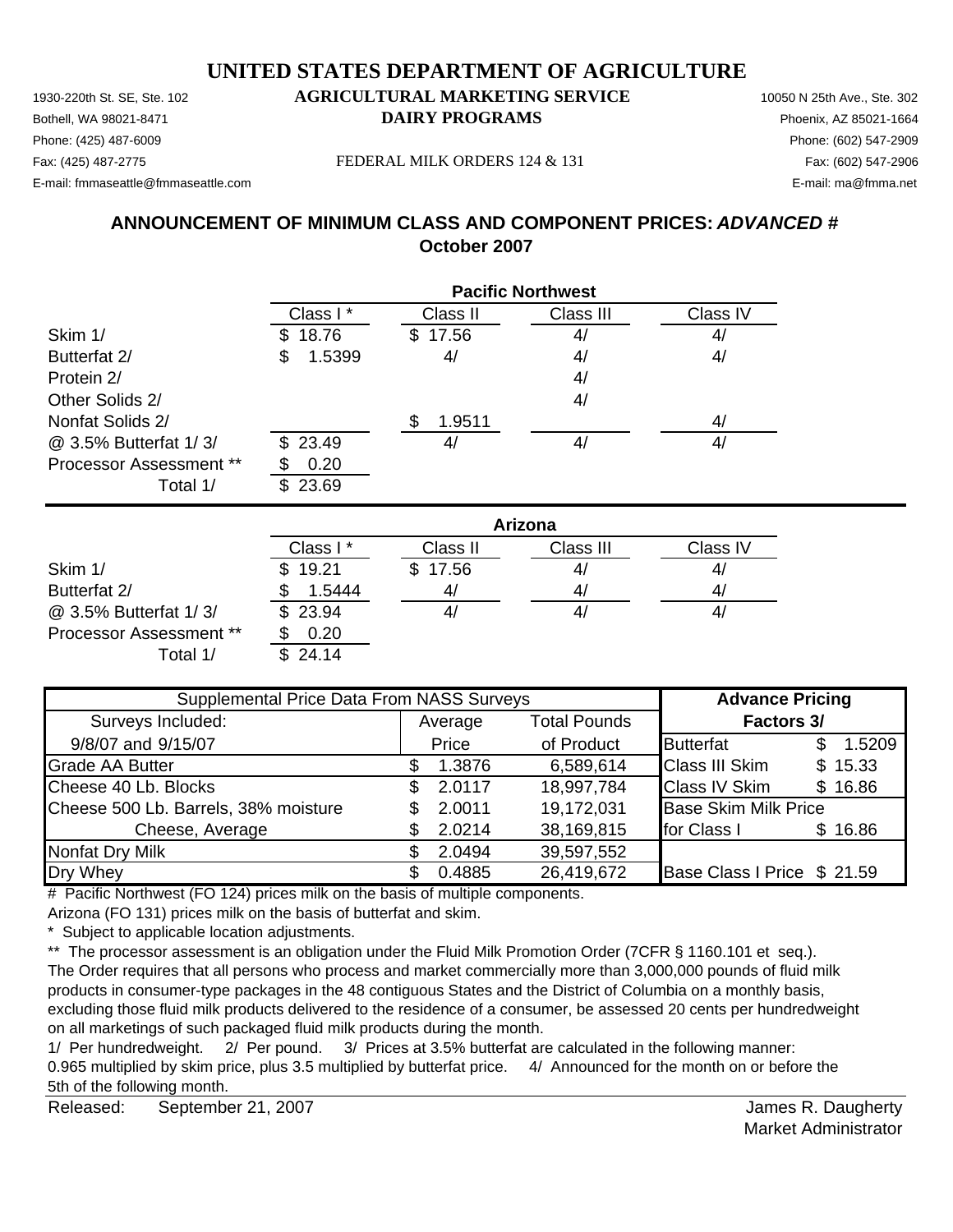Bothell, WA 98021-8471 **DAIRY PROGRAMS** Phoenix, AZ 85021-1664 Phone: (425) 487-6009 Phone: (602) 547-2909

#### Fax: (425) 487-2775 FEDERAL MILK ORDERS 124 & 131

E-mail: fmmaseattle@fmmaseattle.com E-mail: ma@fmma.net

### **ANNOUNCEMENT OF MINIMUM CLASS AND COMPONENT PRICES:** *ADVANCED #* **November 2007**

|                                | <b>Pacific Northwest</b> |          |           |          |  |  |
|--------------------------------|--------------------------|----------|-----------|----------|--|--|
|                                | Class I*                 | Class II | Class III | Class IV |  |  |
| Skim 1/                        | 18.94<br>S.              | \$17.74  | 4/        | 4/       |  |  |
| Butterfat 2/                   | 1.4508<br>\$             | 4/       | 4/        | 4/       |  |  |
| Protein 2/                     |                          |          | 4/        |          |  |  |
| Other Solids 2/                |                          |          | 4/        |          |  |  |
| Nonfat Solids 2/               |                          | 1.9711   |           | 4/       |  |  |
| @ 3.5% Butterfat 1/3/          | \$23.35                  | 4,       | 4/        | 4/       |  |  |
| <b>Processor Assessment **</b> | 0.20                     |          |           |          |  |  |
| Total 1/                       | 23.55<br>\$.             |          |           |          |  |  |

|                                | Arizona      |                |           |          |  |
|--------------------------------|--------------|----------------|-----------|----------|--|
|                                | Class I*     | Class II       | Class III | Class IV |  |
| Skim 1/                        | 19.39<br>\$. | \$17.74        | 41        | 4,       |  |
| Butterfat 2/                   | 1.4553       | 4 <sub>l</sub> | 41        | 4,       |  |
| @ 3.5% Butterfat 1/3/          | \$23.80      |                | 41        | 4/       |  |
| <b>Processor Assessment **</b> | 0.20         |                |           |          |  |
| Total 1/                       | \$24.00      |                |           |          |  |

| Supplemental Price Data From NASS Surveys | <b>Advance Pricing</b> |                     |                             |         |
|-------------------------------------------|------------------------|---------------------|-----------------------------|---------|
| Surveys Included:                         | Average                | <b>Total Pounds</b> | <b>Factors 3/</b>           |         |
| 10/6/07 and 10/13/07                      | Price                  | of Product          | <b>Butterfat</b>            | 1.4318  |
| <b>Grade AA Butter</b>                    | 1.3134                 | 10,396,569          | <b>Class III Skim</b>       | \$14.37 |
| Cheese 40 Lb. Blocks                      | 1.9235                 | 20,446,208          | <b>Class IV Skim</b>        | \$17.04 |
| Cheese 500 Lb. Barrels, 38% moisture      | 1.9374                 | 17,627,947          | <b>Base Skim Milk Price</b> |         |
| Cheese, Average                           | 1.9438                 | 38,074,155          | for Class I                 | \$17.04 |
| <b>Nonfat Dry Milk</b>                    | 2.0699                 | 28,103,060          |                             |         |
| Dry Whey                                  | 0.4111                 | 22,013,066          | Base Class I Price \$ 21.45 |         |

# Pacific Northwest (FO 124) prices milk on the basis of multiple components.

Arizona (FO 131) prices milk on the basis of butterfat and skim.

\* Subject to applicable location adjustments.

\*\* The processor assessment is an obligation under the Fluid Milk Promotion Order (7CFR § 1160.101 et seq.). The Order requires that all persons who process and market commercially more than 3,000,000 pounds of fluid milk products in consumer-type packages in the 48 contiguous States and the District of Columbia on a monthly basis, excluding those fluid milk products delivered to the residence of a consumer, be assessed 20 cents per hundredweight on all marketings of such packaged fluid milk products during the month.

1/ Per hundredweight. 2/ Per pound. 3/ Prices at 3.5% butterfat are calculated in the following manner: 0.965 multiplied by skim price, plus 3.5 multiplied by butterfat price. 4/ Announced for the month on or before the 5th of the following month.

Released: October 19, 2007 **Canadian Control Control Control Control Control Control Control Control Control Control Control Control Control Control Control Control Control Control Control Control Control Control Control C** October 19, 2007

Market Administrator